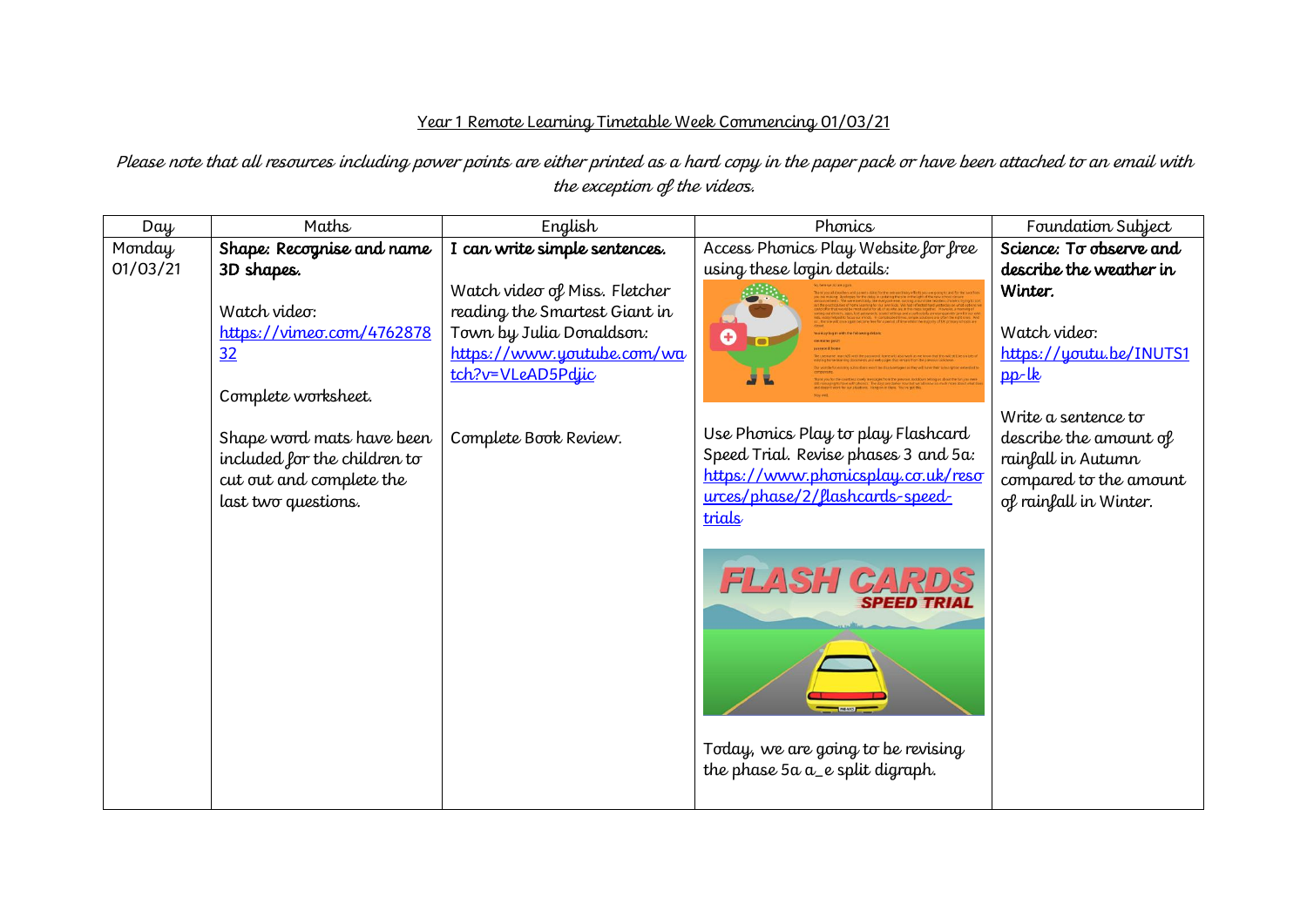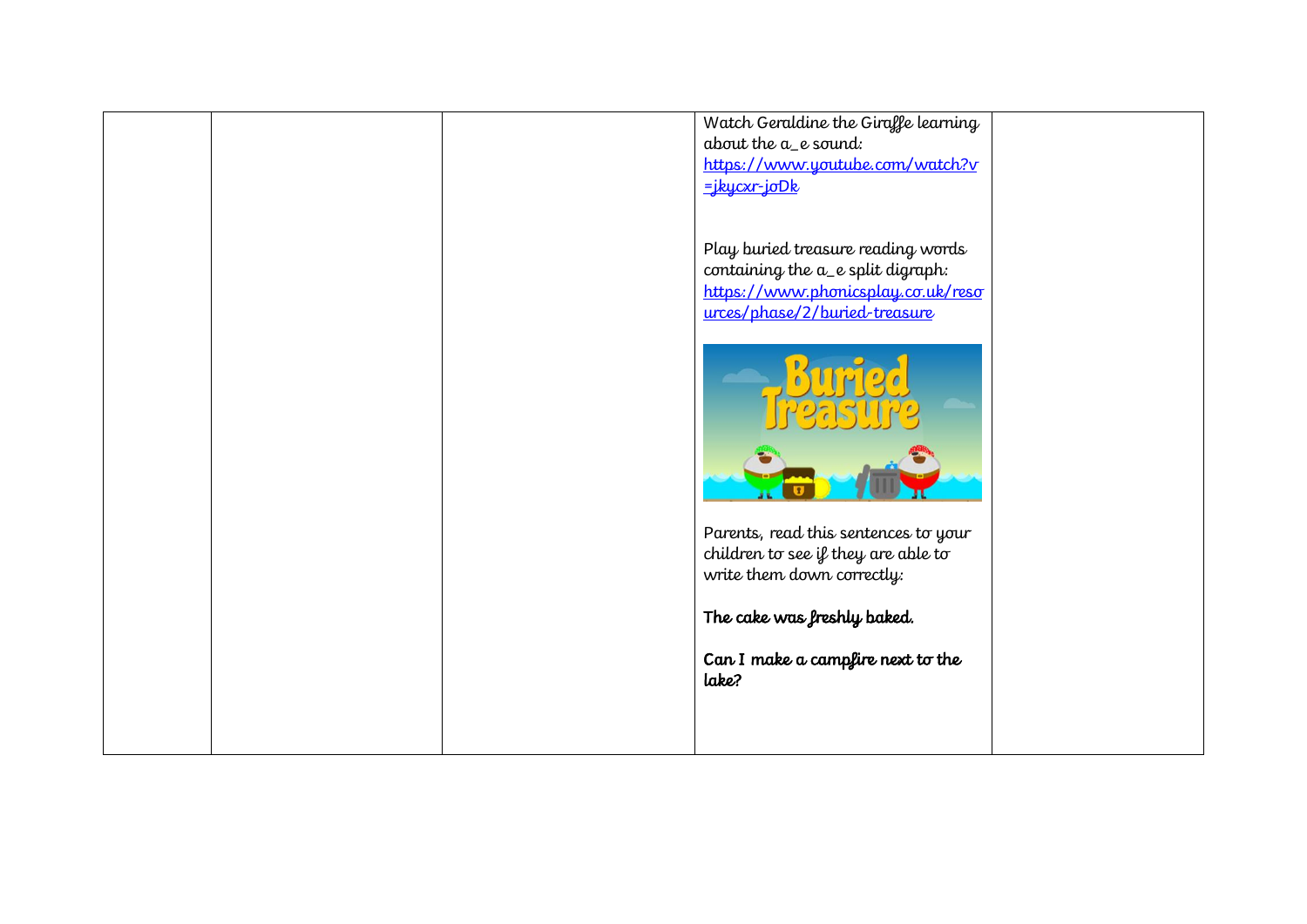| Tuesday<br>02/03/21 | Shape: Sort 3D shapes                           | I can use the $-er$ and $-est$<br>suffixes where no change is                                                                                                                                                  | Access Phonics Play Website for free<br>using these login details:                                                                                                                                                                                                                                          | Computing:                                  |
|---------------------|-------------------------------------------------|----------------------------------------------------------------------------------------------------------------------------------------------------------------------------------------------------------------|-------------------------------------------------------------------------------------------------------------------------------------------------------------------------------------------------------------------------------------------------------------------------------------------------------------|---------------------------------------------|
|                     | Watch video:<br>https://vimeo.com/4772006<br>13 | needed to the spelling of the<br>root word.                                                                                                                                                                    | O<br>$\blacksquare$                                                                                                                                                                                                                                                                                         | Complete Going Wild<br>Activity.            |
|                     | Complete worksheet.                             | Watch video:<br>https://youtu.be/VoKh5OjsGak                                                                                                                                                                   |                                                                                                                                                                                                                                                                                                             | Complete some activities<br>on Purple Mash. |
|                     |                                                 | Complete worksheet and word<br>search.<br>For an extra challenge, can you<br>write sentences containing<br>words that have the -er and -<br>est suffix?<br>Spellings will be tested Friday<br>$12^{th}$ March. | Play Flash Card Time Challenge<br>practising phases 3 and 5a:<br>https://www.phonicsplay.co.uk/reso<br>urces/phase/2/flashcards-time-<br>challenge<br>FLASH CARDS<br><i><b>TIME CHALLENGE</b></i><br>Today, we are going to be revising<br>the phase 5a u_e split digraph.<br>Remember that it can make two |                                             |
|                     |                                                 |                                                                                                                                                                                                                | different sounds.<br>Watch:<br>https://www.youtube.com/watch?v                                                                                                                                                                                                                                              |                                             |
|                     |                                                 |                                                                                                                                                                                                                | $=1$ eUCTlarDxI<br>and                                                                                                                                                                                                                                                                                      |                                             |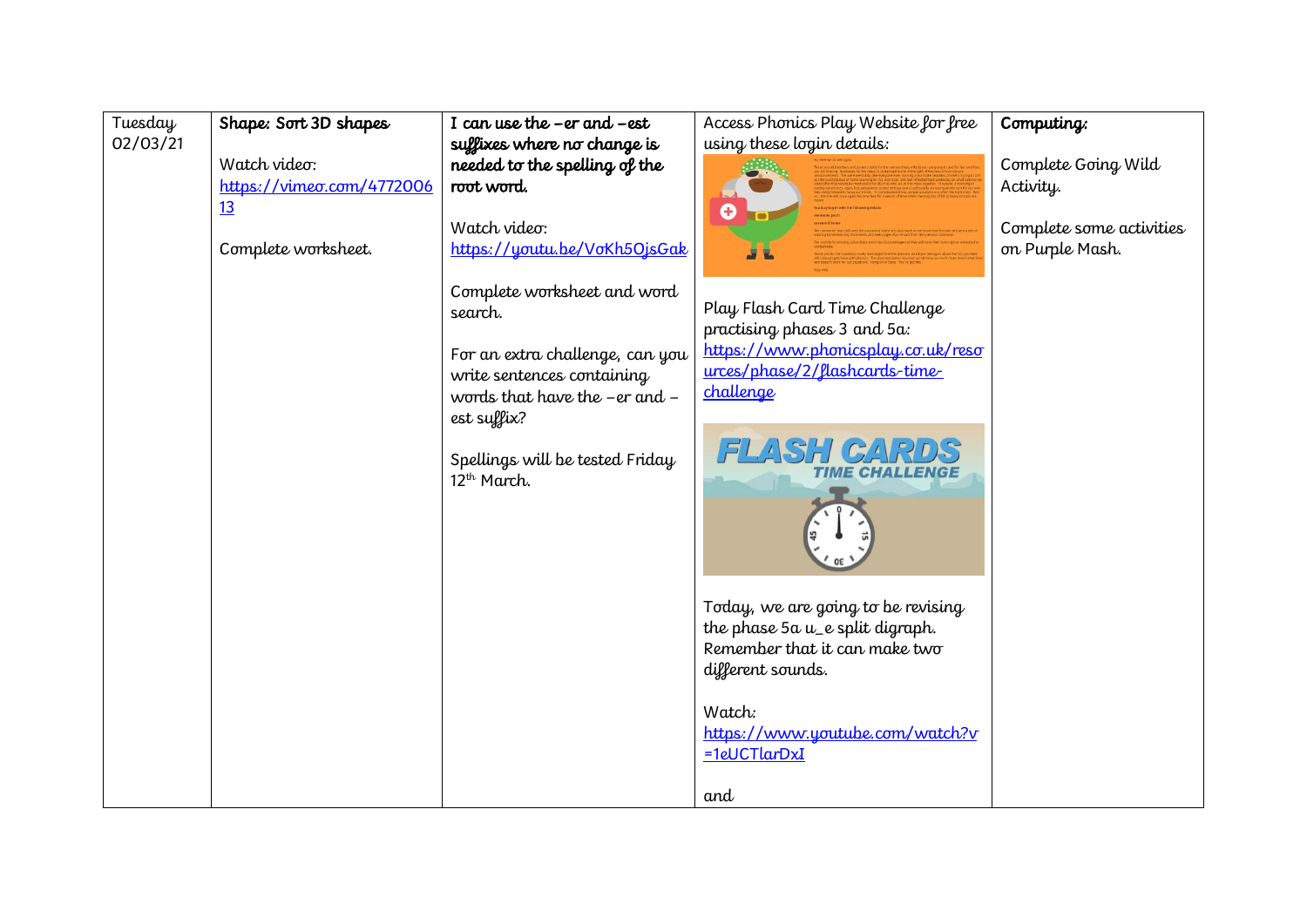|                       |                                        |                                                    | https://www.youtube.com/watch?v<br>=vGew4SbmL60                                                                    |                         |
|-----------------------|----------------------------------------|----------------------------------------------------|--------------------------------------------------------------------------------------------------------------------|-------------------------|
|                       |                                        |                                                    | Play Dragons Den and practise the<br>u_e sound:<br>https://www.phonicsplay.co.uk/reso<br>urces/phase/2/dragons-den |                         |
|                       |                                        |                                                    | DRAGON'S<br>DEN                                                                                                    |                         |
|                       |                                        |                                                    |                                                                                                                    |                         |
|                       |                                        |                                                    | Parents, ask your children to write                                                                                |                         |
|                       |                                        |                                                    | down these words. See if they spell                                                                                |                         |
|                       |                                        |                                                    | them correctly: cube, rude, exclude,                                                                               |                         |
|                       |                                        |                                                    | tube, huge, use, duke.                                                                                             |                         |
| Wednesday<br>03/03/21 | Shape: Recognise and name<br>2D shapes | I can spell the phoneme $v'$<br>with 'v' and 've'. | Access Phonics Play Website for free<br>using these login details:                                                 | History: Castles        |
|                       |                                        |                                                    |                                                                                                                    | Watch video introducing |
|                       | Watch video:                           | Watch video:                                       |                                                                                                                    | the topic:              |
|                       | https://vimeo.com/4762887              | https://youtu.be/g_0oRJi_2_U                       | 0                                                                                                                  | https://youtu.be/mV2L   |
|                       | 16                                     |                                                    |                                                                                                                    | <b>DCGzXg</b>           |
|                       |                                        | Complete worksheets.                               |                                                                                                                    |                         |
|                       | Complete worksheet                     |                                                    |                                                                                                                    | Create a piece of art   |
|                       |                                        | For an extra challenge, can you                    |                                                                                                                    | based on a castle. This |
|                       |                                        | write sentences containing                         | Use Phonics Play to play Flashcard<br>Speed Trial. Revise phases 3 and 5a:                                         | could be a picture, a   |
|                       |                                        | words that have the phoneme                        | https://www.phonicsplay.co.uk/reso                                                                                 |                         |
|                       |                                        | 'v' spelt with 'v' and 've'?                       |                                                                                                                    |                         |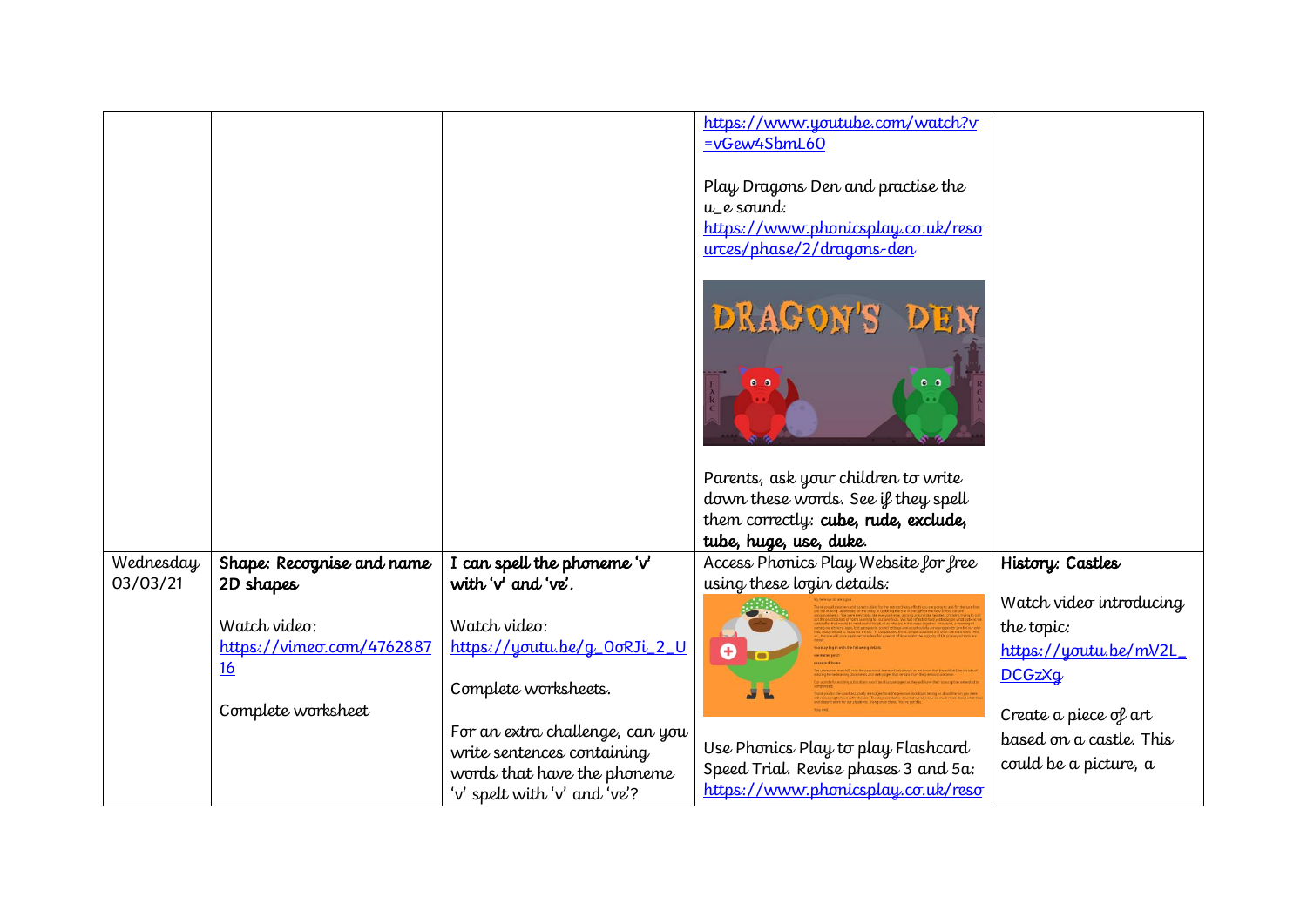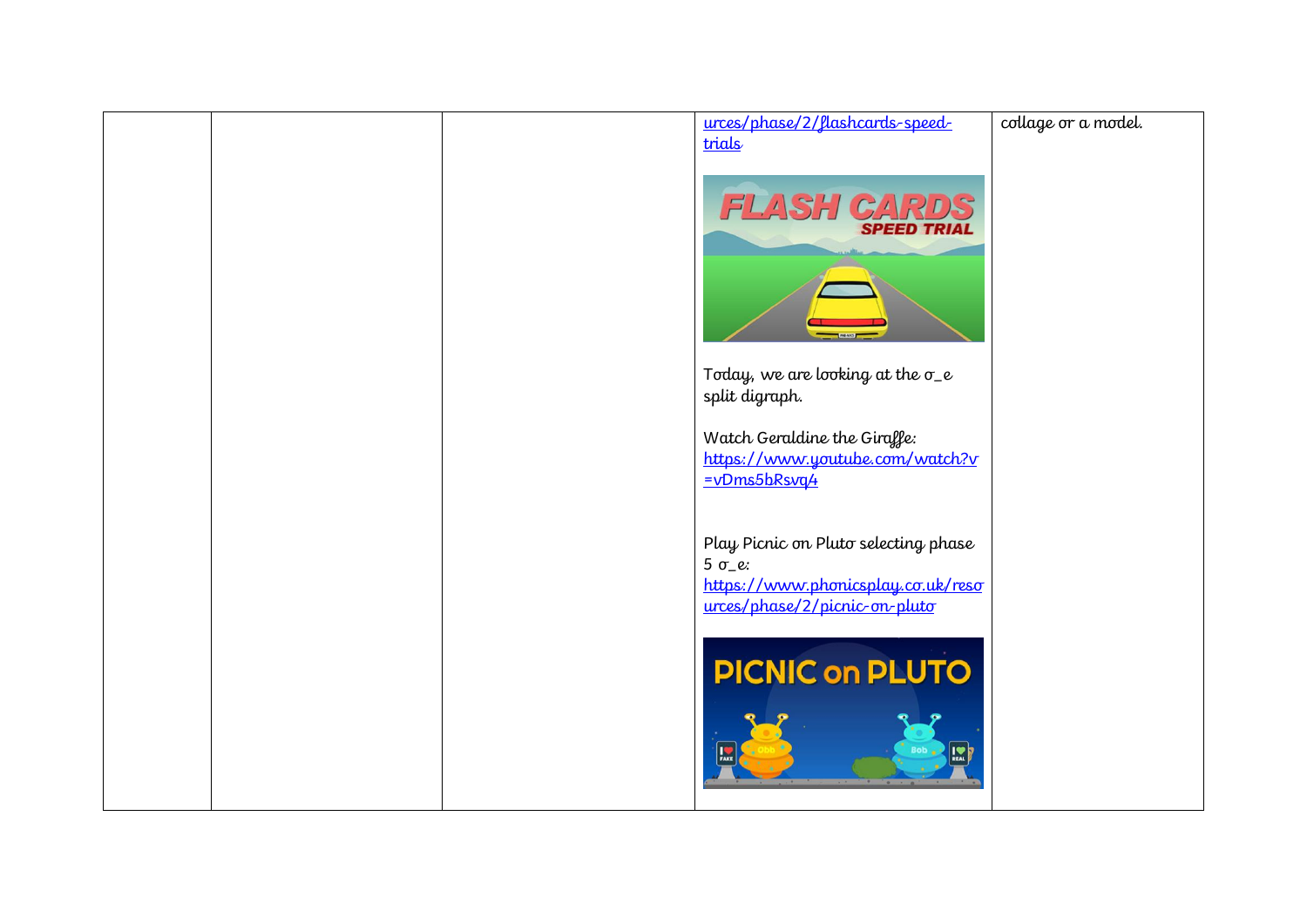|          |                           |                                   | Watch video:                         |                             |
|----------|---------------------------|-----------------------------------|--------------------------------------|-----------------------------|
|          |                           |                                   | https://youtu.be/rrbliMKKlSs         |                             |
| Thursday | Shape: Sort 2D shapes     | Today is World Book Day! To       | Access Phonics Play Website for free | RE: What other festivals    |
| 04/03/21 |                           | celebrate our love of books, join | using these login details:           | celebrate Rama and Sita?    |
|          | Watch video:              | the class zoom at 9.30 am.        |                                      |                             |
|          | https://vimeo.com/4762893 | Details will be sent out via      |                                      | Why do you think that       |
|          | 96                        | email.                            | 0                                    | storytelling is so          |
|          |                           |                                   |                                      | important to Hinduism?      |
|          | Complete worksheet        | Miss. Fletcher will be reading    |                                      | What impact does it have    |
|          |                           | her favourite book and we will    |                                      | on Hindus daily lives?      |
|          |                           | be playing Name that Book!        |                                      |                             |
|          |                           |                                   | Play Tricky Word Trucks Phase 4:     | How do festival days        |
|          |                           | You can also dress as your        | https://www.phonicsplay.co.uk/reso   | differ from everyday life?  |
|          |                           | favourite character if you        | urces/phase/4/tricky-word-trucks     |                             |
|          |                           | would like.                       |                                      | Last week, we heard the     |
|          |                           |                                   | II:IIK                               | story of Rama and Sita      |
|          |                           | Read your favourite book at       |                                      | and that the festival of    |
|          |                           | home and talk to your             |                                      | Diwali is celebrated every  |
|          |                           | parents/brothers and              |                                      | year to commemorate         |
|          |                           | sisters/grandparents about        |                                      | Rama and Sita coming        |
|          |                           | why you like the book.            |                                      | home.                       |
|          |                           |                                   |                                      |                             |
|          |                           | Create your own finger puppets    |                                      | Watch the video re-telling  |
|          |                           | (template attached) and re-tell   |                                      | the story of Rama and       |
|          |                           | the story in your own words.      | Watch:                               | Sita:                       |
|          |                           |                                   | https://www.youtube.com/watch?v      | https://www.youtube.co      |
|          |                           |                                   | $= 5$ Vp-Lokzlc                      | m/watch?v=jCNNwPaVIa        |
|          |                           |                                   |                                      | $\underline{\mathsf{U}}$    |
|          |                           |                                   |                                      |                             |
|          |                           |                                   | Choose your favourite game from      | Re-tell the story using the |
|          |                           |                                   | Phonics Play to practice your e_e    | puppets.                    |
|          |                           |                                   | split digraph.                       |                             |
|          |                           |                                   |                                      | There is another festival   |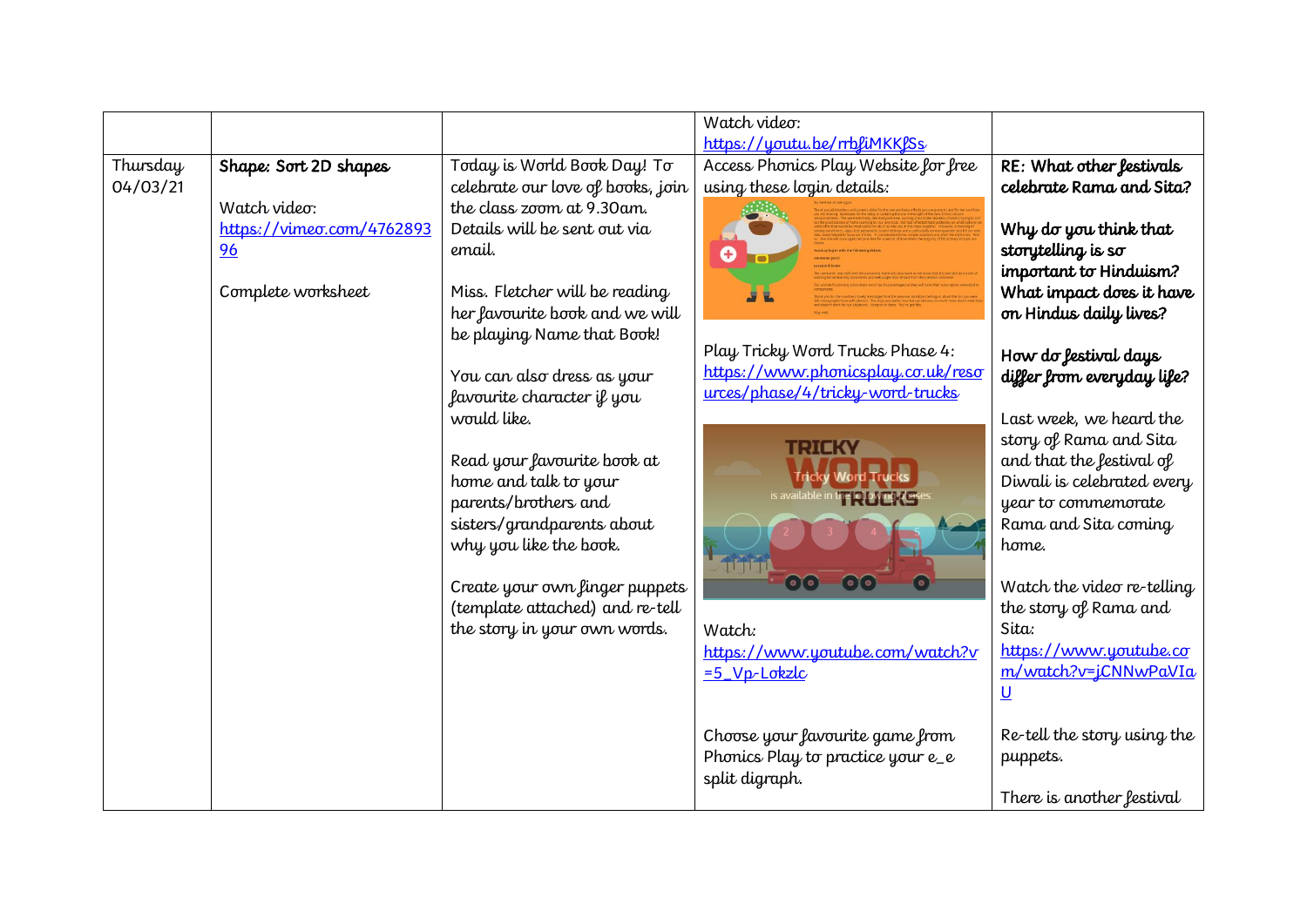|                    |                                                                                                                    |                                                                                                                                                                                                                                                                                                                                                                                                                                                                                                                                                                                                                                                                                               | Can you read these sentences?<br>Will you go out this evening?<br>Is the number 2 odd or even?                                                                                                                                                                                                                                               | that celebrates the birth<br>of Rama. This festival is<br>called Rama Navami.<br>Watch video:<br>https://youtu.be/43AE6n<br><b>I9UPw</b> |
|--------------------|--------------------------------------------------------------------------------------------------------------------|-----------------------------------------------------------------------------------------------------------------------------------------------------------------------------------------------------------------------------------------------------------------------------------------------------------------------------------------------------------------------------------------------------------------------------------------------------------------------------------------------------------------------------------------------------------------------------------------------------------------------------------------------------------------------------------------------|----------------------------------------------------------------------------------------------------------------------------------------------------------------------------------------------------------------------------------------------------------------------------------------------------------------------------------------------|------------------------------------------------------------------------------------------------------------------------------------------|
| Friday<br>05/03/21 | Shape: Patterns with 3D<br>and 2D shapes.<br>Watch video:<br>https://vimeo.com/4772014<br>36<br>Complete worksheet | I can write simple sentences.<br>Imagine bumping into your<br>favourite characters from your<br>favourite books? What would<br>you say to the Gruffalo? Percy,<br>Bill and Sarah? Goldilocks? If<br>you were able to spend the day<br>with them what would you<br>$d\sigma$ ?<br>Draw yourself and your<br>favourite characters (you don't<br>have to use the characters<br>above) as if you've taken a<br>selfie with them (sheet<br>attached). Write sentences to<br>describe how you would spend<br>the day with them.<br>Remember your golden rules<br>for writing Year 1: capital<br>letters, full stoops, finger<br>spaces, writing on the line with<br>tail letters below the line and | Access Phonics Play Website for free<br>using these login details:<br>Ő<br>Play Flash Card Time Challenge<br>practising phases 3 and 5a:<br>https://www.phonicsplay.co.uk/reso<br>urces/phase/2/flashcards-time-<br>challenge<br>FLASH CAR<br><b>TIME CHALLENGE</b><br>Watch Alphablocks:<br>https://www.youtube.com/watch?v<br>=uCvtMzUL0lw | PE: Complete an activity<br>from the PE During<br>Lockdown page on the St.<br>James' Website.                                            |